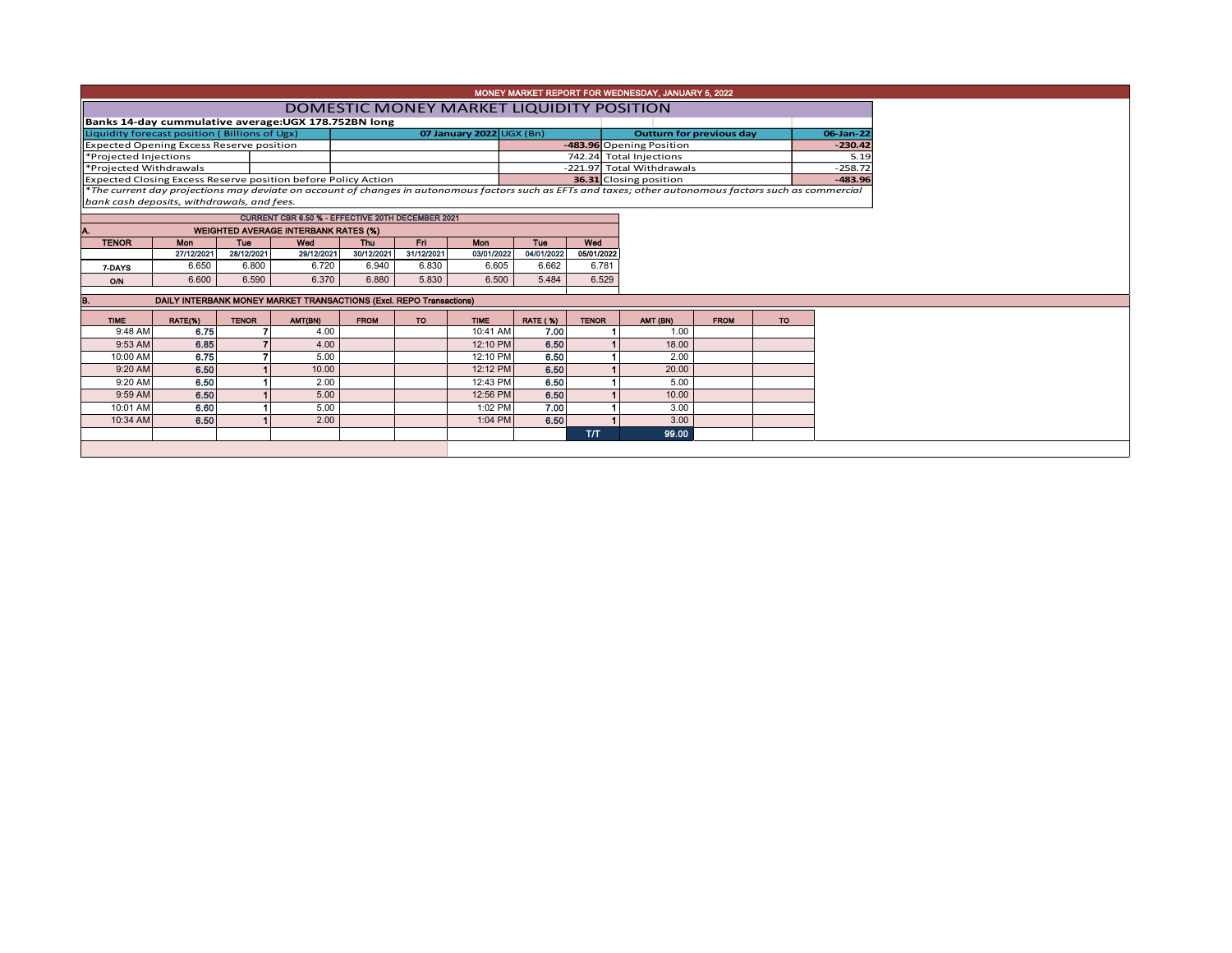| <b>CBR AND THE 7- DAY WAR INTERBANK RATES</b> |
|-----------------------------------------------|
|                                               |



| DATE                                                                                       | <b>THUR</b> | <b>THUR</b> | <b>THUR</b> | <b>THUR</b> | <b>THUR</b> | <b>THUR</b> | <b>THUR</b> | <b>THUR</b> | <b>THUR</b> | <b>THUR</b> | <b>TOTAL</b> |
|--------------------------------------------------------------------------------------------|-------------|-------------|-------------|-------------|-------------|-------------|-------------|-------------|-------------|-------------|--------------|
|                                                                                            | 06-Jan-22   | 13-Jan-22   | 20-Jan-22   | 27-Jan-22   | 03-Feb-22   | 10-Feb-22   | 24-Feb-22   | 10-Mar-22   | 04-Aug-22   | 18-Aug-22   |              |
| <b>REPO</b>                                                                                | 640.04      |             |             | $\sim$      |             |             |             |             |             |             | 640.04       |
| <b>REV REPO</b>                                                                            |             |             |             |             |             |             |             |             |             |             |              |
| <b>BOU BILL/DEPO A</b>                                                                     | 40.05       | 45.33       | 17.00       | 103.50      | 19.20       | 20.00       | 10.00       | 5.60        | 33.00       | 26.60       | 320.28       |
| <b>TOTALS</b>                                                                              | 680.09      | 45.33       | 17.00       | 103.50      | 19.20       | 20.00       | 10.00       | 5.60        | 33.00       | 26.60       | 960.31       |
| Total O/S Deposit Auction & BOU Bill balances held by BOU up to 18 AUGUST 2022: UGX 320 BN |             |             |             |             |             |             |             |             |             |             |              |
| Total O/S Repo, Reverse Repo, BOU Bill balances held by BOU: UGX 960 BN                    |             |             |             |             |             |             |             |             |             |             |              |

| (EI) STOCK OF TREASURY SECURITIES                                                    |                                          |             |                  |            |                                        | <b>ED</b><br><b>MONETARY POLICY MARKET OPERATIONS</b> |               |            |              |              |  |  |  |
|--------------------------------------------------------------------------------------|------------------------------------------|-------------|------------------|------------|----------------------------------------|-------------------------------------------------------|---------------|------------|--------------|--------------|--|--|--|
|                                                                                      | LAST TBIILS ISSUE DATE: 23-DECEMBER-2021 |             |                  |            | (VERTICAL REPOS, REV-REPOS & BOU BILL) |                                                       |               |            |              |              |  |  |  |
| On-the-run O/S T-BILL STOCKs (Bns-UGX)                                               |                                          |             | 7.054.97         | 07/01/2022 | OMO                                    | <b>ISSUE DATE</b>                                     | <b>AMOUNT</b> | <b>WAR</b> | <b>RANGE</b> | <b>TENOR</b> |  |  |  |
| On-the-run O/S T-BONDSTOCKs(Bns-UGX)                                                 |                                          |             | 22.077.48        |            | 07/01/2022 BOU BILL                    | $02$ -Dec $-$                                         | 89.52         | 6.998      |              | 28           |  |  |  |
| 29,132.45<br>TOTAL TBILL & TBOND STOCK- UGX                                          |                                          |             |                  |            | <b>BOU BILL</b>                        | 02-Decl                                               | 42.03         | 7.149      |              | 56           |  |  |  |
| O/S=Outstanding                                                                      |                                          |             |                  |            | <b>BOU BILL</b>                        | $02$ -Dec $\vert$ -                                   | 9.83          | 7.452      |              | 84           |  |  |  |
| <b>MATURITY</b>                                                                      | <b>TOTAL STOCK</b>                       | YTM (%)     | <b>CHANGE IN</b> |            | <b>REPO</b>                            | 03-Decl                                               | 131.00        | 6.500      |              | 6            |  |  |  |
|                                                                                      | <b>CKDU VIB)</b>                         | AT CUT OFF* | YTM (+/-)        |            | <b>REPO</b>                            | $06$ -Dec                                             | 416.50        | 6.500      |              |              |  |  |  |
| 91                                                                                   | 112.21                                   | 6.501       | 0.000            |            | <b>BOU BILL</b>                        | 09-Decl                                               | 40.05         | 7.012      |              | 28           |  |  |  |
| 182                                                                                  | 434.24                                   | 8.400       | $-0.065$         |            | <b>BOU BILL</b>                        | $09$ -Dec                                             | 19.20         | 7.149      |              | 56           |  |  |  |
| 364                                                                                  | 6,508.52                                 | 10.400      | $-0.004$         |            | <b>BOU BILL</b>                        | 09-Decl                                               | 26.60         | 9.701      |              | 252          |  |  |  |
| 2YR                                                                                  | 257.11                                   | 11.000      | 1.000            |            | <b>REPO</b>                            | $09$ -Dec                                             | 953.00        | 6.500      |              |              |  |  |  |
| 3YR                                                                                  |                                          | 13.100      | 1.710            |            | <b>REPO</b>                            | $10$ -Dec                                             | 112.00        | 6.500      |              | 6            |  |  |  |
| 5YR.                                                                                 | 1.119.91                                 | 14.390      | 1.390            |            | <b>BOU BILL</b>                        | 16-Decl                                               | 5.51          | 7.016      |              | 84           |  |  |  |
| 10YR                                                                                 | 10.405.20                                | 14.000      | 0.261            |            | <b>BOU BILL</b>                        | $16$ -Dec                                             | 19.78         | 7.143      |              | 56           |  |  |  |
| 15YR                                                                                 | 8.486.42                                 | 15.900      | 0.400            |            | <b>BOU BILL</b>                        | $16$ -Dec                                             | 45.08         | 6.998      |              | 28           |  |  |  |
| 20YR                                                                                 | 1.808.84                                 | 15.900      | 0.400            |            | <b>REPO</b>                            | 16-Decl                                               | 423.00        | 6.500      |              |              |  |  |  |
| Cut OFF is the lowest price/highest yield that satisfies the auction awarded amount. |                                          |             |                  |            | <b>REPO</b>                            | $17$ -Dec                                             | 160.00        | 6.500      |              |              |  |  |  |
|                                                                                      |                                          |             |                  |            | <b>REVREPO</b>                         | 21-Decl                                               | 192.00        | 6.500      |              | $\sim$       |  |  |  |
|                                                                                      |                                          |             |                  |            | <b>REPO</b>                            | $23$ -Dec                                             | 251.00        | 6.500      |              |              |  |  |  |
|                                                                                      |                                          |             |                  |            | <b>REPO</b>                            | 27-Dec                                                | 247.00        | 6.500      |              |              |  |  |  |
|                                                                                      |                                          |             |                  |            | <b>REPO</b>                            | $30 - Dec$                                            | 366.50        | 6.500      |              |              |  |  |  |
|                                                                                      |                                          |             |                  |            | <b>REPO</b>                            | $31$ -Decl                                            | 392.00        | 6.500      |              |              |  |  |  |
|                                                                                      |                                          |             |                  |            | <b>REPO</b>                            | $05$ -Jan $-$                                         | 273.00        | 6.500      |              |              |  |  |  |
|                                                                                      |                                          |             |                  |            |                                        | WAR-Weighted Average Rate                             |               |            |              |              |  |  |  |